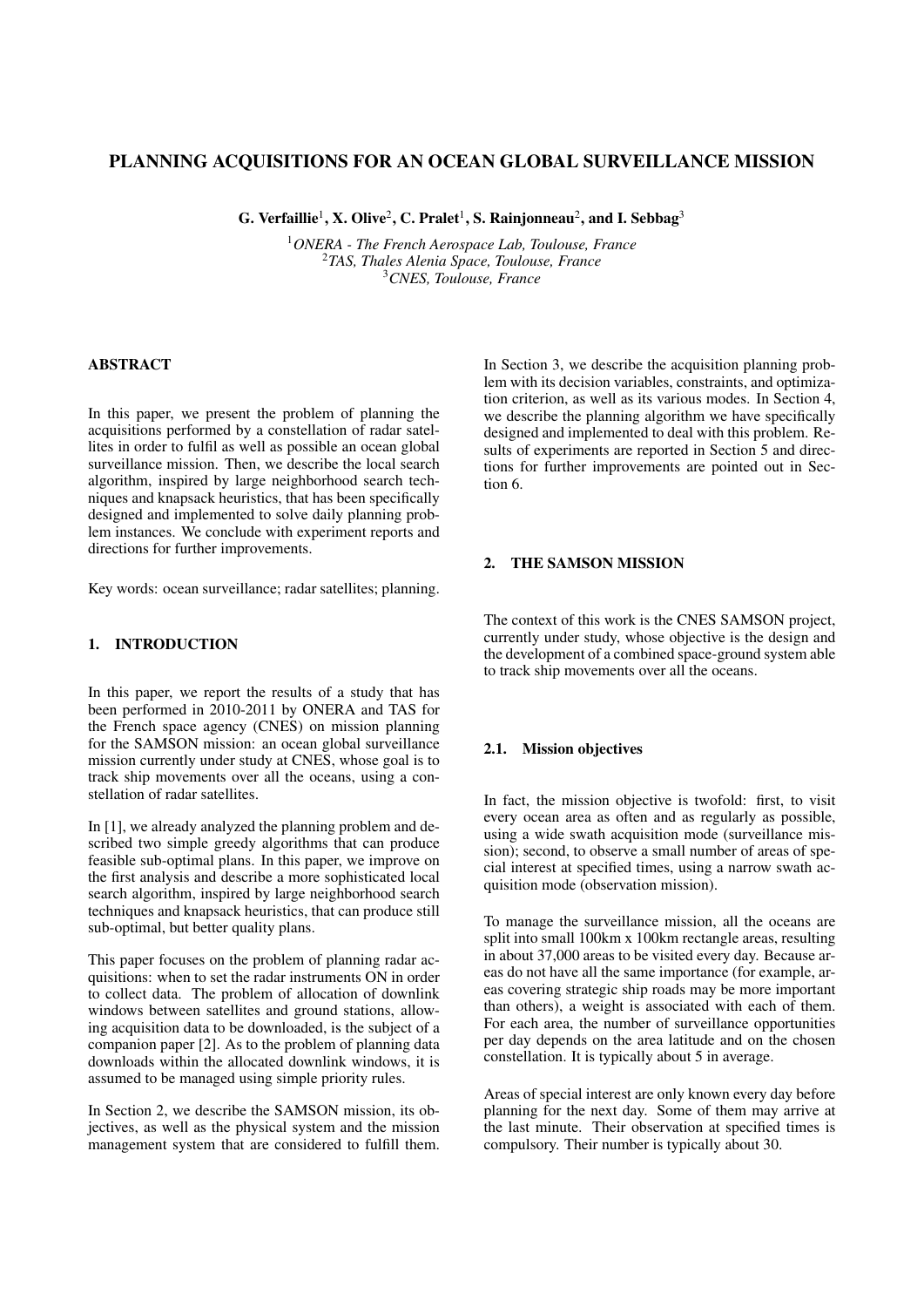

*Figure 1. Four satellite constellation.*

*Figure 2. Scanning performed by the radar instruments of the four satellites over a 45 minute period.*

## 2.2. Physical system

Constellation To fulfil such a mission, it is planned to use a constellation of 4 to 6 satellites, placed on 2 to 3 orbital planes and on circular, low altitude, quasi-polar orbits. For each satellite, orbiting around Earth takes about one hour and a half.

Instrument modes Each satellite is equipped with a radar instrument usable in four different modes: a wide swath surveillance mode (SURV), two narrow swath high resolution observation modes (HR1 and HR2), and a stand-by mode (SB). Modes are incompatible with each other. Mode transitions are instantaneous. We will consider that the instrument is ON when it is in SURV, HR1, or HR2 mode and is OFF when it is in SB mode.

Each satellite is also equipped with other instruments able to collect signals. Because these instruments are permanently active, they are out of the scope of planning.

Surveillance When the instrument is in SURV mode, it scans a wide strip (about 1000km wide) on Earth surface, on the right of the satellite track, which covers concurrently a number of the areas that result from ocean splitting.

Figure 1 is an artist view of the four satellites with, for each of them, the scanning (in yellow) performed by the radar instrument on the right of the satellite track over a very short time period. Figure 2 shows the scanning performed by the radar instruments of the four satellites over a 45 minute period (a color is associated with each satellite of the constellation). Figure 3 focuses on one satellite and on the ocean splitting (each point on the ocean surface represents the center of an area). Finally, Figure 4 is a schematic view of the ocean splitting, of the satellite track, of the radar instrument swath, of an area, and of its associated acquisition window.

Observation and attitude movements In order to increase the number of observation opportunities in HR1 or HR2 mode, each satellite is able to perform attitude movements in order to observe on the left of the satellite track as well as on the right. No observation and no surveillance is possible during a satellite attitude movement, but the instrument can remain ON (in SURV mode) in order to limit the number of ON/OFFs. However, surveillance is by default performed on the right. As a consequence, in case of observation to be performed on the left, the required attitude movement from the right to the left is performed at the latest time just before observing, and the attitude movement from the left to the right is performed at the earliest time, just after observing, except when there is another observation to be performed on the left and not enough time to move to the right and to move back to the left. In such a case, surveillance can be performed on the left between both observations on the left.

Energy and memory Each instrument mode is characterized by an instantaneous consumption of energy and memory. On-board energy is produced by solar panels when the satellite is not in eclipse until a maximum level that depends on battery capacity. It must never be below a minimum level. On-board available mass memory is released by data downloads when the satellite is within a visibility window of a ground reception station. It must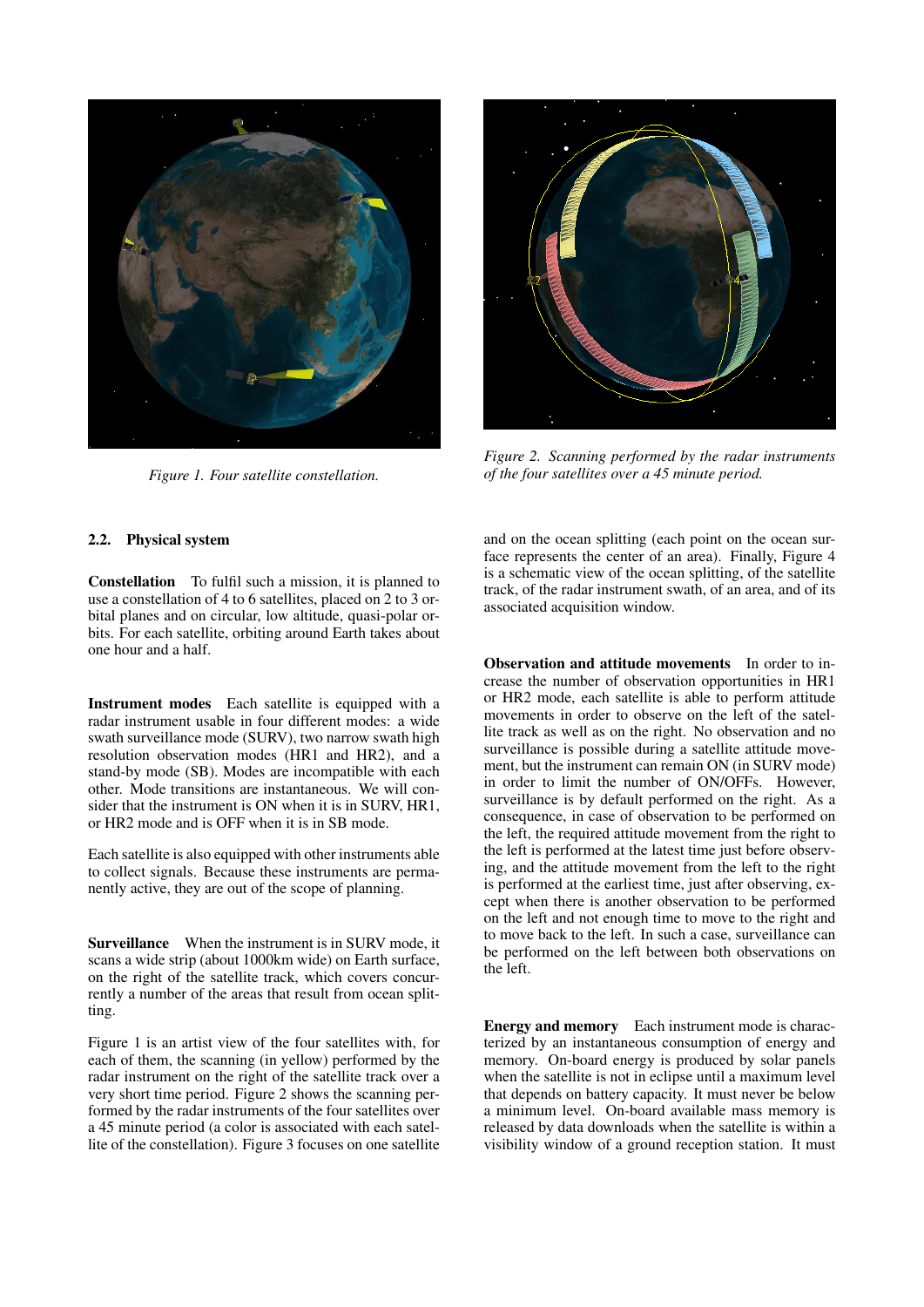

*Figure 3. Ocean splitting and scanning performed by the radar instrument of one satellite over a short time period.*

never be below 0 (memory overwriting). To be sure to meet these constraints, a maximum consumption of energy and memory per satellite orbit is enforced.

Instrument temperature Instrument temperature evolution depends on the fact that the instrument is ON or OFF and on the fact that the satellite is in eclipse or not. It cannot be below a minimum level and must never be above a maximum level.

Number of ON/OFFs For the sake of long-term reliability, the number of instrument ON/OFFs over the whole planning horizon (typically one day) is limited.

#### 2.3. Management system

The constellation of satellites would be managed from the ground as follows: the requirements in terms of surveillance remain the same day after day; only the requirements in terms of observation change; each day, before planning for the next day, the compulsory observations are known; each one is characterized by a satellite, a starting time, a duration, a side (either right or left), and a mode (either HR1 or HR2); the problem is to organize as well as possible the surveillance mission while satisfying all the physical constraints and guaranteeing the execution of all the compulsory observations; when a executable plan has been built on the ground in the mission center, it is uploaded to all the satellites for execution.



*Figure 4. Ocean splitting, satellite track, radar instrument swath, area, and its associated acquisition window.*

#### 3. PLANNING PROBLEM

As said in the introduction, we focus on the problem of planning observation and surveillance activities and do not consider the problem of allocation of downlink windows to the satellites, as well as the problem of planning data downloads within these windows.

#### 3.1. Data

Planning problem data is the following one:

- the static parameters of the physical system (for example, the duration of a satellite attitude movement or the maximum number of ON/OFFs);
- the planning horizon (for example, the next day);
- for each satellite:
	- its initial state (at the beginning of the planning horizon), including its eclipse status, its observation side, and its instrument mode and temperature;
	- the times of orbit change and of eclipse status change (over the planning horizon);
	- the set of downlink windows with, for each of them, its starting time and its duration;
	- the set of compulsory observations with, for each of them, its starting time, its duration, its side, and its mode;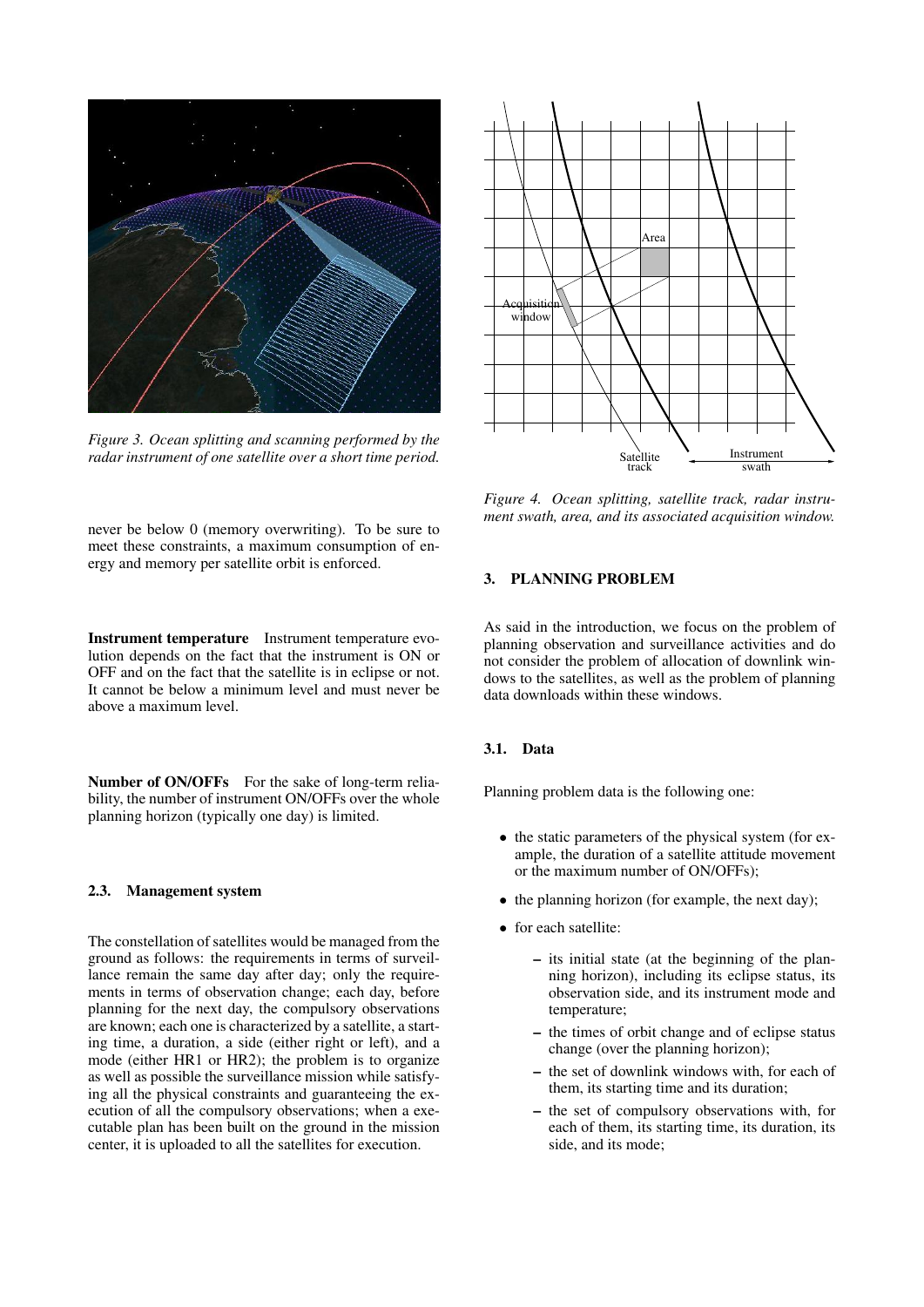– the set of surveillance opportunities with, for each of them, its area, its starting time, its duration, and its side.

# 3.2. Decisions

In classical Earth observation planning problems (see for example [3] for a tutorial and an associated commented bibliography), observations are mutually exclusive: two observations cannot be performed concurrently. In such conditions, it is relevant to associate with each candidate observation o decision variables that represent the fact that  $\sigma$  is realized or not and, in case of realization,  $\sigma$ 's realization parameters (time, mode . . . ).

On the contrary, in the planning problem we face, surveillance of different areas can be performed concurrently. In such conditions, it is more relevant to consider decision variables that represent satellite activity (time, mode, side  $\dots$ ).

Let us define an ON interval as an interval over which the instrument is ON, in HR1, HR2, or SURV mode. An ON interval may include attitude movements during which no acquisition is possible, but the instrument is maintained ON in SURV mode. An activity plan for the constellation takes, for each satellite, the form of a set of temporally ordered non overlapping ON intervals.

For each satellite, the number of ON intervals is limited by the maximum number of ON/OFFs over the planning horizon, typically some tens. Moreover the number and the size of the ON intervals is limited due to energy, memory, and temperature limitations. On the other hand, the more numerous and the larger ON intervals are, the better satisfied the surveillance mission is. However, it is useless to maintain the instrument ON when flying over continents and ON intervals must be set in such a way that ocean areas are visited as fairly and regularly as possible: for example, we do not want to have some areas visited many times and others not visited at all.

It must be finally stressed that the domains of value for starting and ending times of ON intervals are large, but discrete and finite, because it is useless to start an ON interval at some time that is not an acquisition starting time and to end it at some time that is not an acquisition ending time. As a consequence the domain of value for starting (resp. ending) times of ON intervals is the set of starting (resp. ending) times of the compulsory observations and surveillance opportunities.

## 3.3. Constraints

Three sets of constraints must be considered:

• model constraints which enforce that the ON intervals are on each satellite temporally ordered and non overlapping;

- physical constraints which enforce energy, memory, and temperature limitations;
- user constraints which enforce that compulsory observations are all covered by an ON interval.

All these constraints can be checked separately on each satellite. An acquisition plan is said to be consistent if and only if it satisfies all these constraints.

#### 3.4. Optimization criterion

The criterion we propose evaluates the way the surveillance mission is fulfilled.

We associate with each ocean area  $a$  three notes, all of them between 0 and 1:

- an acquisition note  $na_a$  which measures the number of times a is acquired;
- a regularity note  $nr_a$  which measures the regularity of these acquisitions;
- a delivery note  $nd_a$  which measures the delay between area acquititions and data deliveries on the ground.

This allows us to associate with each area a a note  $n_a$ which is the weighted sum of these three notes:  $n_a$  =  $\alpha \cdot na_a + \beta \cdot nr_a + \gamma \cdot nd_a$ , with  $\alpha, \beta$ , and  $\gamma$  being parameters to be set, such that  $\alpha + \beta + \gamma = 1$ .

If  $W_a$  denotes the weight of  $a$ , the note  $n$  of a plan, that is the criterion we want to be optimized, is then the weighted normalized sum of the notes of all areas:  $n = \left(\sum_a W_a \cdot n_a\right) / \left(\sum_a W_a\right).$ 

Whereas constraints can be checked separately on each satellite, the criterion must be evaluated globally over all the satellites of the constellation.

#### 3.5. Possible planning modes

As already said, the surveillance mission is always the same and the planning problem instances that must be solved each day only differ in the set of compulsory observations to be performed. In such conditions, at least three planning modes could be considered:

- a normal mode, in which an acquisition plan is built each day from scratch, taking into account the daily compulsory observations;
- a perturbation mode, in which a baseline acquisition plan has been built in advance for each day of the constellation cycle, taking into account no compulsory observation, and this plan is modified by inserting the daily compulsory observations;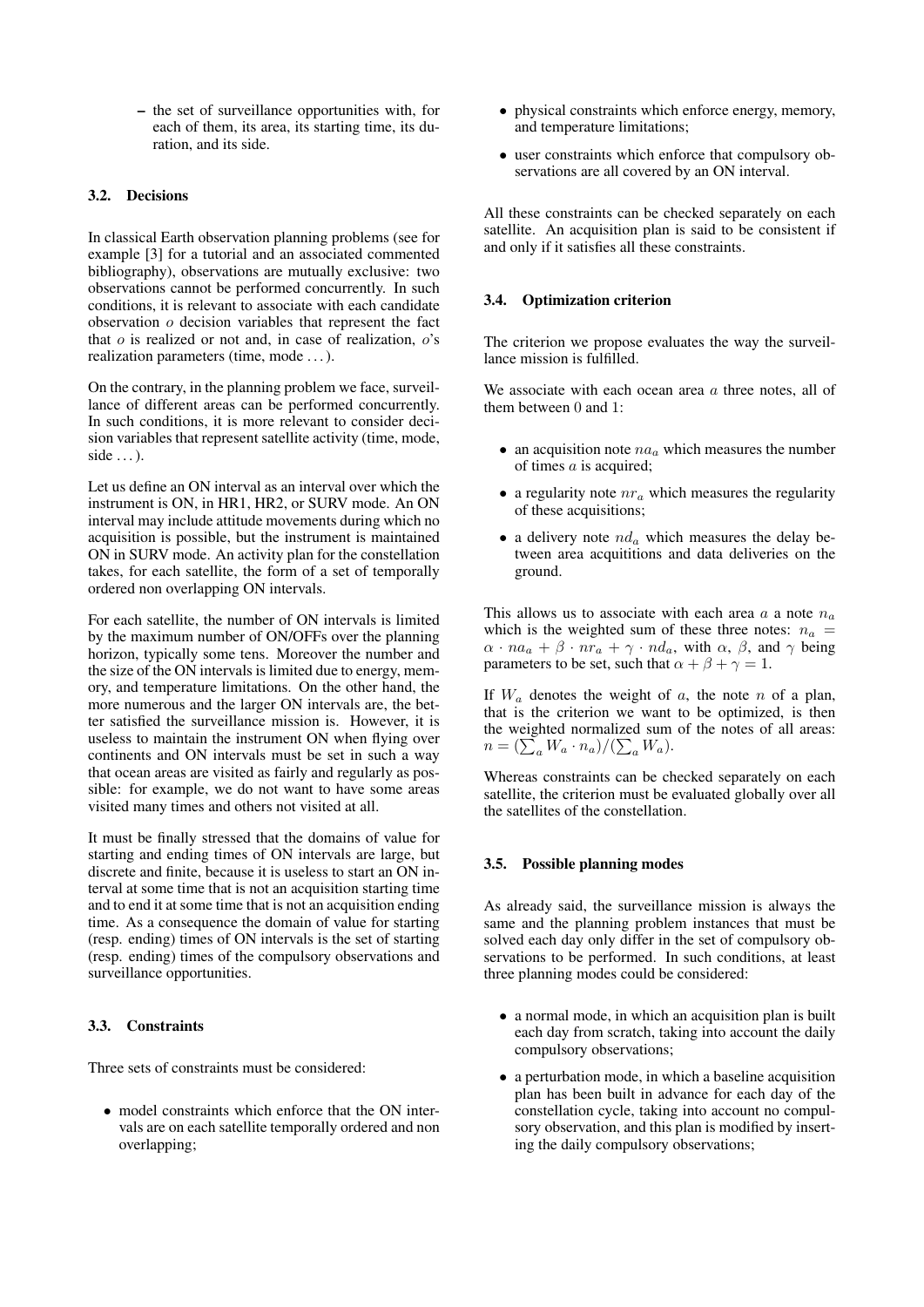• an urgent perturbation mode, in which an acquisition plan has been built, taking into account the daily compulsory observations, and this plan is modified by inserting last minute compulsory observations.

# 4. PLANNING ALGORITHM

We present the algorithm we designed to solve the acquisition planning problem in the normal planning mode. At the end of this section we will show how it can be slightly modified to work in the other two planning modes: perturbation and urgent perturbation.

The huge size of the search space (large domain of possible value for starting and ending times of ON intervals) prevented us from considering optimal algorithms, based on either tree search or dynamic programming. We already designed simple greedy algorithms, either chronological or non chronological (see [1]). To produce better quality plans, we decided to explore more powerful non chronological local search algorithms.

The choice of local search algorithms is justified by the fact that these algorithms, when sensibly designed and finely tuned, are known to be able to produce quickly high quality solutions to large combinatorial constrained optimization problems [4]. The kind of local search we chose, inspired from large neighbourhood search [5]. alternates constructive phases where ON intervals are added to the plan and destructive ones where ON intervals are removed from the plan. In constructive phases, intervals are sequentially added by choosing at each step an interval whose addition has the greatest impact on the current plan. In the opposite direction, in destructive phases, intervals are sequentially removed by choosing at each step an interval whose removal has the smallest impact on the current plan. Inspired from the heuristics that are used to solve knapsack problems [6], the impact of an interval is evaluated by taking into account what it produces in terms of plan quality and what it consumes in terms of resources. by inserting last minute compulsory observations.<br> **4. PLANNING ALGOUITHM**<br>
We present the algorithm we designed to solve the acqui-<br>
Me present the algorithm we designed to solve the acqui-<br>
the end of this section we wil

#### 4.1. Several algorithm phases

Figure 5 shows how the different algorithm phases are linked together. Phase 0 is executed first. Then, Phases 1, 2, and 3 are sequentially executed several times, until some stopping condition is met at the end of Phase 2. Finally, Phase 4 is executed. The stopping criterion may be a deadline for plan delivery or an absence of significant plan quality improvement.

## 4.2. Phase 0

Phase 0 is an initialization phase where all the data nec-



*Figure 5. How the different algorithm phases are linked together.*

eclipse, and downlink events; compulsory observations and attitude movements; surveillance opportunities . . .

#### 4.3. Phase 1

The first time Phase 1 is executed, its input is the set of compulsory observations and its output is a consistent acquisition plan that covers them, if such a plan exists.

To build such a plan, the algorithm builds on each satellite a sequence of ON intervals that covers exactly the compulsory observations and checks whether or not this plan satisfies all the constraints except the maximum number of ON/OFFs. If the maximum number of ON/OFFs is exceeded, it performs a systematic tree search over all the possible ON interval mergings to reduce the number of ON/OFFs, by trying first to merge close intervals. If this search succeeds on each satellite, Phase 1 ends with success. If it does succeed on at least one satellite, the algorithm stops because this means that it is not possible to perform all the compulsory observations and that some of them must be removed.

The next times Phase 1 is executed, its input is the acquisition plan that results from Phase 3. Due to Phase 3, it is guaranteed that this plan satisfies all the constraints except the maximum number of ON/OFFs. The same way, on each satellite, if the maximum number of ON/OFFs is exceeded, the algorithm performs a systematic tree search over all the possible ON interval mergings (see Figure 6). Still due to Phase 3, success is now guaranteed.



*Figure 6. Merging movements in Phase 1.*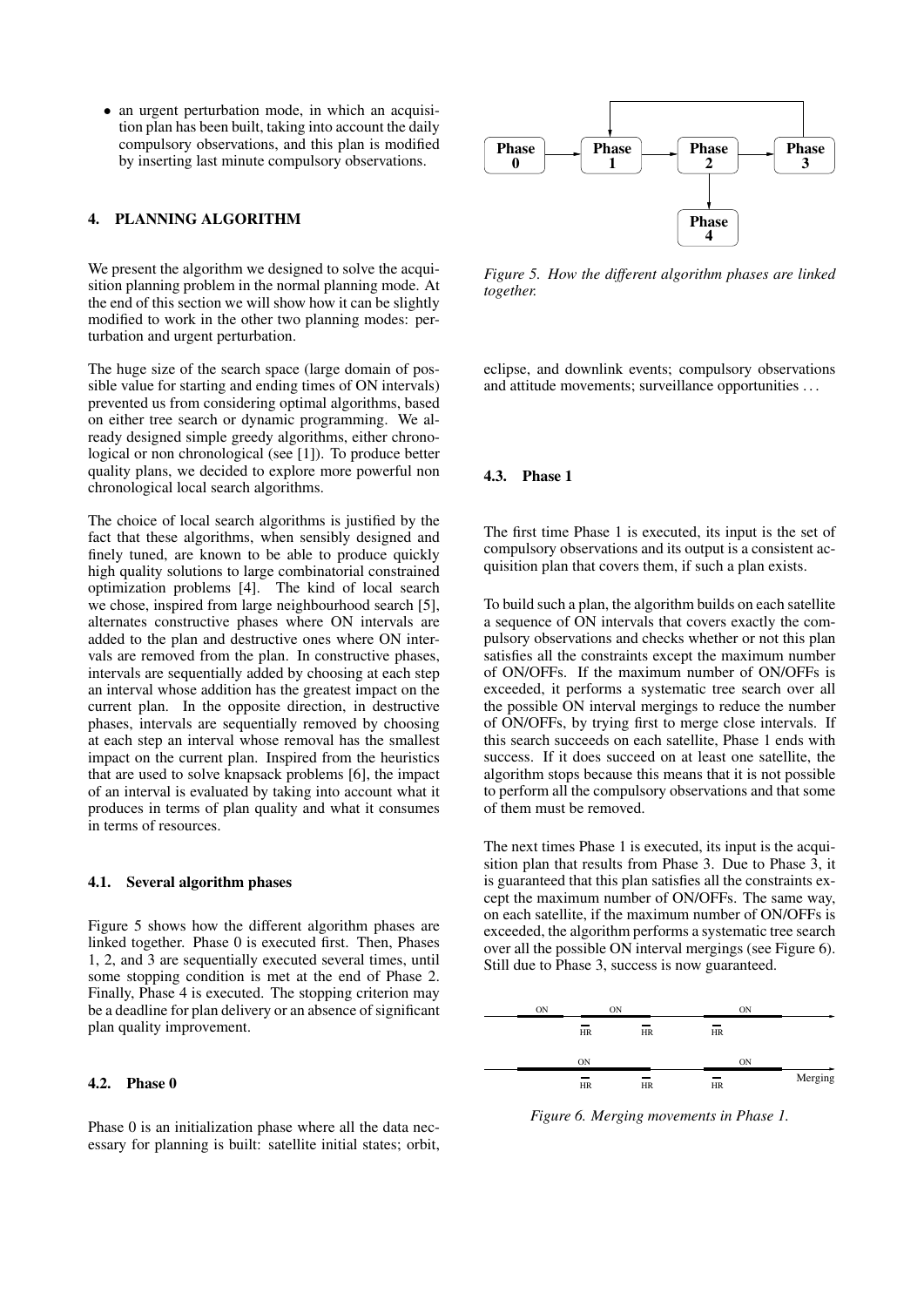The input of Phase 2 is the consistent plan produced by Phase 1. Phase 2 tries to improve on it by adding ON intervals, by extending existing ON intervals, or by merging two successive existing ON intervals, aiming at covering more surveillance opportunities, and thus at improving on plan quality. The output of Phase 2 is a consistent plan that extends the input plan.

To do this, the algorithm works in an incremental way. At each step, it adds an ON interval, extends an existing one, or merges two successive existing ones on one of the satellites (see Figure 7). The chosen added interval (resulting from pure addition, from extension, or from merging) is an interval whose addition is consistent (the resulting plan is consistent) and has the greatest impact on the current plan. Phase 2 ends when no ON interval can be added without violating constraints.

| ON | ON |    | ON |           |
|----|----|----|----|-----------|
|    | HR | HR | HR |           |
| ON | ON | ON | ON |           |
|    | HR | HR | HR | Addition  |
|    |    |    |    |           |
| ON |    | ON | ON |           |
|    | HR | HR | HR | Extension |
| ON |    |    | ON |           |

*Figure 7. Addition, extension, and merging movements in Phase 2.*

The impact I of adding an ON interval  $[d, f]$  to the current plan can be evaluated as follows.

Let  $\Delta^+ U$  be the increase in plan quality resulting from adding interval  $[d, f]$ ,  $Umoy$  be the mean increase in plan quality resulting from adding any ON interval, and  $DUmoy$  be the mean density of increase in plan quality resulting from adding any ON interval.  $\Delta^+U$  can be computed, whereas  $Umoy$  and  $DUmoy$  can be evaluated several ways: on the basis of an inconsistent plan covering all the compulsory observations and all the surveillance opportunities that are compatible with them; on the basis of the plan resulting from the previous algorithm execution or, during algorithm execution, on the basis of the plan resulting from the previous execution of Phase 2.

In case of pure addition, we set  $I = \Delta^+ U - DUmoy$ .  $(f - d) - Umoy$  (increase in plan quality, but consumption of duration  $f - d$  and of one interval opportunity). In case of extension, we set  $I = \Delta^+ U - DUmoy \cdot (f - d)$ (increase in plan quality, but consumption of duration  $f - d$ ). In case of merging, we set  $I = \Delta^+ U - DUmoy$ .  $(f - d) + Umoy$  (increase in plan quality, but consumption of duration  $f - d$  and release of one interval opportunity). This allows  $I$  to measure the impact of adding

an ON interval in terms of plan quality, in terms of duration consumed (to take into account energy, memory, and temperature limitations), and in terms of number of interval opportunities consumed (to take into account the maximum number of ON/OFFs). This criterion favours short intervals with high increase in plan quality and, everything otherwise equal, favours mergings with regard to extensions, and extensions with regard to additions.

Because it may be costly to consider all the possible starting and ending times when choosing the best interval to be added, it is possible to use a greater discretization step  $\Delta T$ : two successive starting or ending times are considered only if they differ from at least  $\Delta T$ . It is moreover possible to start the algorithm with a high value of  $\Delta T$ and to decrease it regularly, at each execution of Phase 2, in order to get finer and finer acquisition plans.

## 4.5. Phase 3

The input of Phase 3 is the consistent plan produced by Phase 2. Phase 3 reduces it by removing, reducing, or splitting existing ON intervals, without removing compulsory observations. The output of Phase 3 is a plan that satisfies all the constraints except the maximum number of ON/OFFs, due to possible interval splittings.

As in Phase 2, the algorithm works in an incremental way. At each step, it removes, reduces, or splits an ON interval on one of the satellites. In case of reduction or splitting, the change is maximal: this means that it is not possible to remove more without removing compulsory observations (see Figure 8). The chosen removed interval (resulting from pure removal, from reduction, or from splitting) is an interval whose removal has the smallest impact on the current plan. Phase 3 ends when a given percentage P of the removable intervals has been removed.

|           | ON |    | ON |    |    | ON |  |
|-----------|----|----|----|----|----|----|--|
|           |    | HR | HR |    | HR |    |  |
|           | ON |    |    | ON |    |    |  |
| Removal   |    | HR | HR |    | HR |    |  |
|           |    |    |    |    |    |    |  |
|           | ON |    |    | ON |    | ON |  |
| Reduction |    | HR | HR |    | HR |    |  |
|           |    |    |    |    |    |    |  |
|           |    |    |    |    |    |    |  |
| Splitting | ON |    | ON |    | ON | ON |  |

*Figure 8. Removal, reduction, and splitting movements in Phase 3.*

As in Phase 2, the impact  $I$  of removing an ON interval  $[d, f]$  from the current plan can be evaluated as follows.

Let  $\Delta$ <sup>−</sup>U be the decrease in plan quality resulting from removing interval  $[d, f]$ . In case of pure removal, we set  $I = \Delta^{-}U - DUmoy \cdot (f - d) - Umoy$  (decrease in plan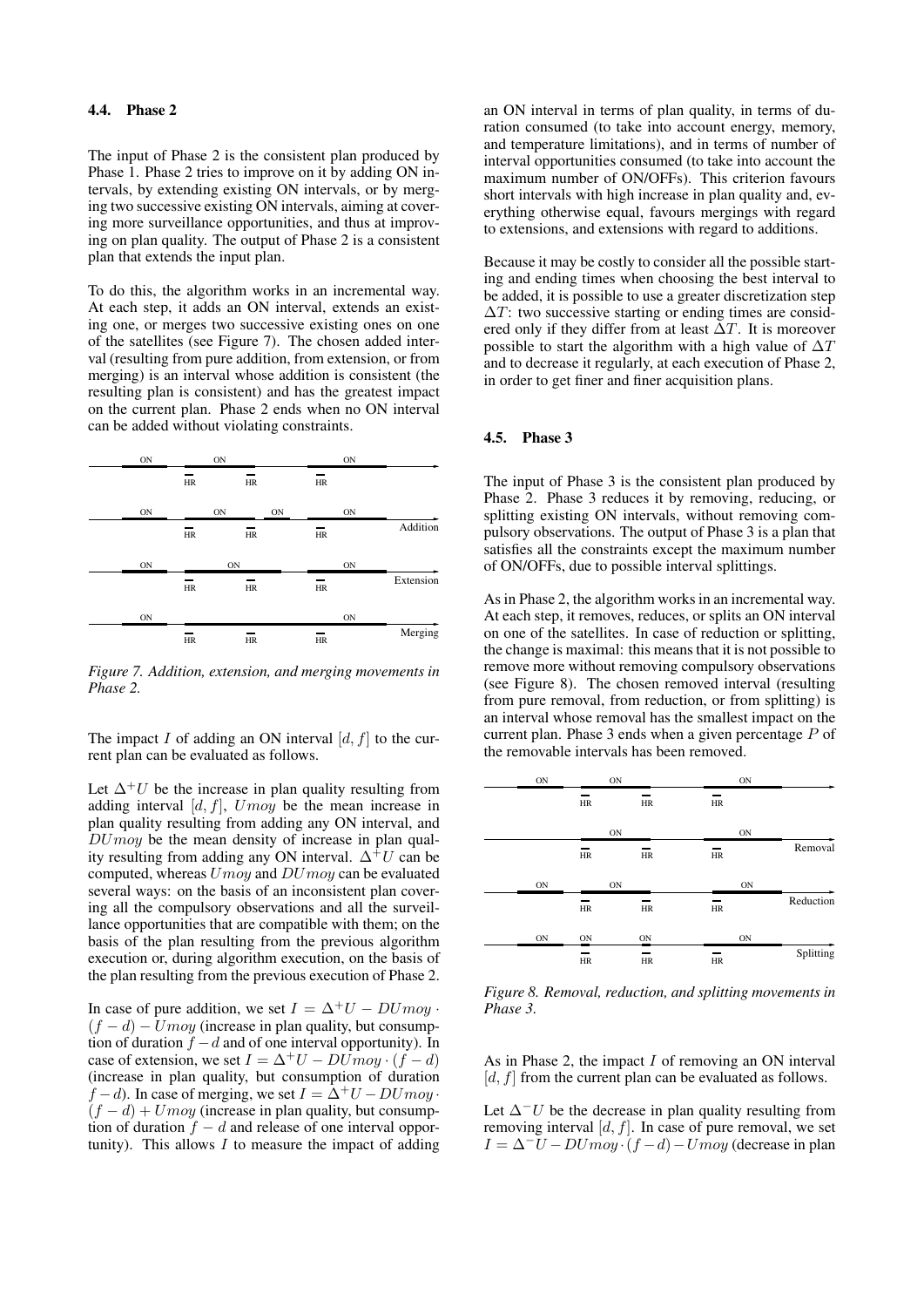quality, but release of duration  $f - d$  and of one interval opportunity). In case of reduction, we set  $I = \Delta^- U \overline{D}Umoy \cdot (f - d)$  (decrease in plan quality, but release of duration  $f - d$ ). In case of splitting, we set  $I = \Delta^- U DUmoy \cdot (f - d) + Umoy$  (decrease in plan quality, but release of duration  $f - d$  and consumption of one interval opportunity). This criterion favours long intervals with small decrease in plan quality and, everything otherwise equal, favours removals with regard to reductions, and reductions with regard to splittings.

It must be stressed that the impact of removing an ON interval may differ from the impact of its previous addition because the background may differ: the impact of an ON interval may increase or decrease due to the other ON intervals present in the current plan. As a consequence, the intervals that are removed in Phase 3 are not necessarily the last ones that have been added in Phase 2.

# 4.6. Phase 4

The input of Phase 4 is the consistent acquisition plan produced by the last execution of Phase 2. Phase 4 adds download activities to this plan. To do this, it uses FIFObased decision rules, with priority to observation data with regard to surveillance data.

#### 4.7. Possible algorithm improvements

In local search, a key point is to be able to perform any local move very quickly in order to be able to perform as many moves as possible and thus to cover the search space as well as possible. To do this, the basic algorithmic scheme can be improved along several directions:

- in Phase 2, several rules can be defined to rule out inconsistent interval additions, that are intervals whose addition results in inconsistent plans;
- in Phase 2 too, the impact of an interval addition on the constraints and on the criterion can be incrementally computed; for example, evolution profiles of resources such as instrument temperature can be incrementally updated; the same way, in Phase 3, the impact of an interval removal on the criterion can be incrementally computed.

## 4.8. Perturbation planning modes

To deal with the perturbation and urgent perturbation planning modes, we propose to use the same algorithm, only slightly modified. In this modified algorithm, Phases 0 and 1 remain unchanged, taking into account all the compulsory observations (the previous and the new ones). The only modification concerns the first execution

of Phase 2, referred to as Phase 2.0. In this phase, the acquisition plan that has been previously built is reused as much as possible by considering the ON intervals present in the previous plan as the only candidate intervals for addition. The next executions of Phase 2, as well as Phases 3 and 4, remain unchanged (see Figure 9).



*Figure 9. How the different algorithm phases are linked together in the perturbation and urgent perturbation planning modes.*

# 5. EXPERIMENTS

Experiments have been carried out on scenarios produced by CNES. The planning horizon was of one day. Some algorithm parameters were set after some trials: 250 seconds for  $\Delta T$  (the discretization step used for the choice of starting or ending times of added ON intervals in Phase 2),  $10\%$  for P (the percentage of ON intervals removed in Phase 3), updating of  $Umoy$  and  $DUmoy$  (the mean increase and the mean density of increase in plan quality that results from adding any ON interval) after each execution of Phase 2.

From these experiments, it results that, with the current implementation:

- Phase 0 takes about 2 minutes;
- Phase 1 takes about 1 minute, but may take more than 10 minutes in rare cases, when backtracks in tree search are required;
- Phase 2 takes less than 1 minute, except for the first execution which may take more time;
- Phase 3 takes less than 1 minute.

It has been also observed an improvement in plan quality after each execution of Phase 2. The number of such executions depends on the computing power and time available for mission planning.